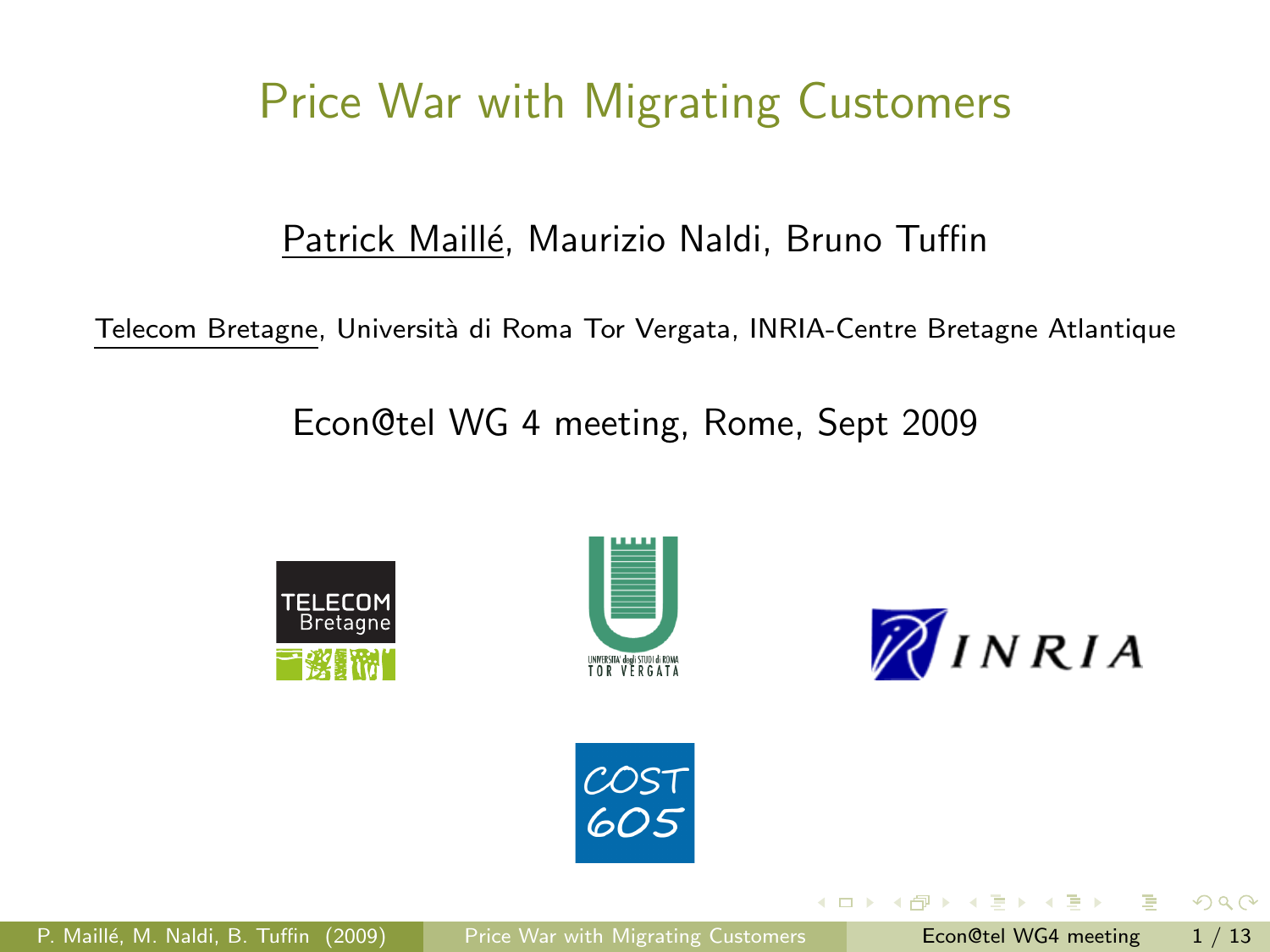## Context

- End of the monopolistic era in telecommunications services
- Customers can freely *migrate* from a provider to another
- For mobile services, observed migration (churn) rates as high as 25% annually Wieland'06

### Why do people churn?

Several determinants and a several determinants and a several several several several several several several

**•** Price differences **Eshghi, Haughton, Topi'07** 

- Attractive offers for new customers (free device)
- **•** Unsatisfying service

This work: we focus on the price factor.

 $QQ$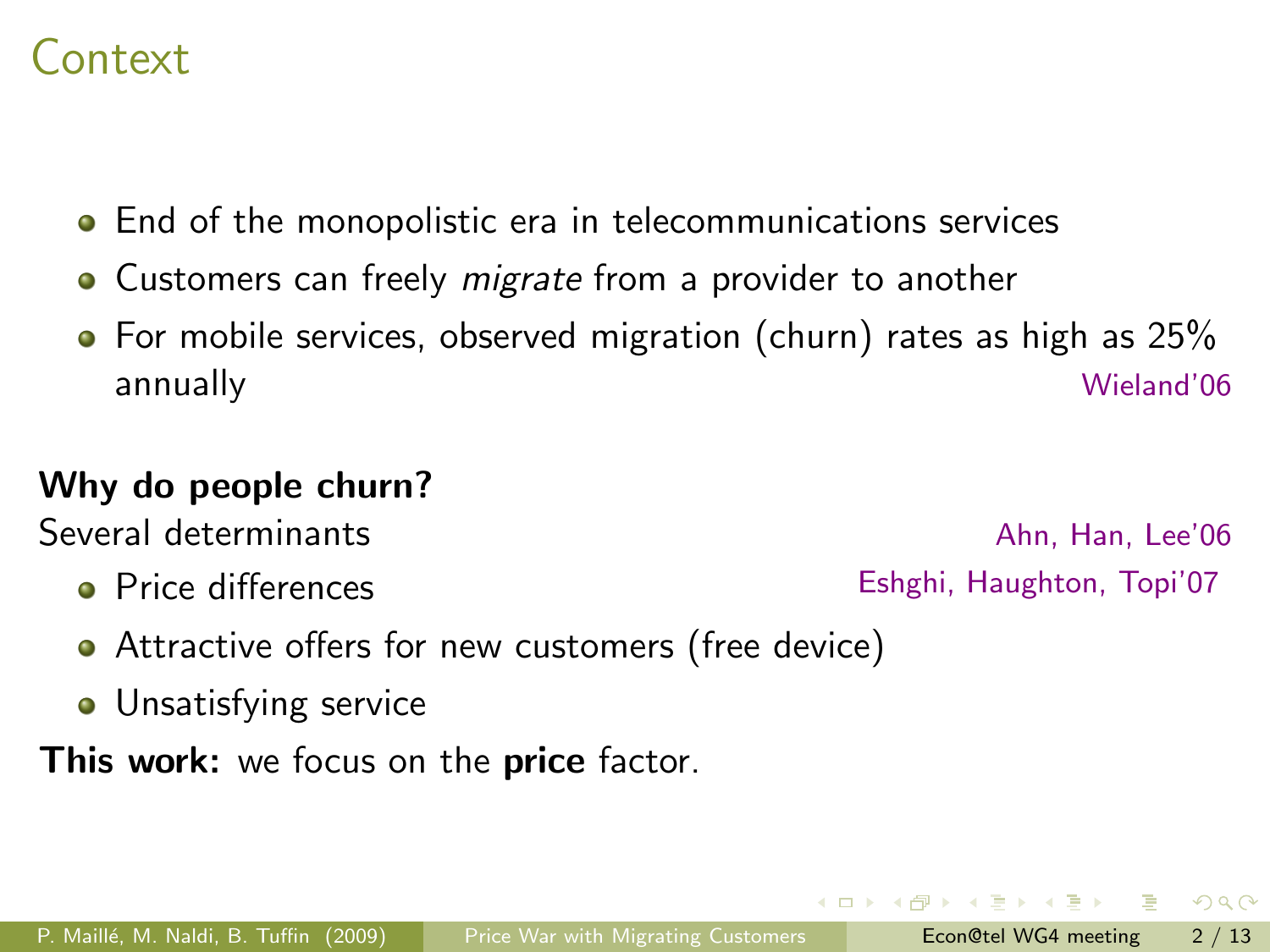## In this work

We consider providers with both positions of losing and recipient provider, for

- the same customer at different times:
- **o** different customers at the same time.

We propose a game-theoretic model between two providers

- **•** decision variables: the price charged (in previous work we focused on retention strategies)
- **•** provider objective: mean revenue
- underlying process: customers switching from one provider to the other

We analyze the equilibria of that noncooperative game.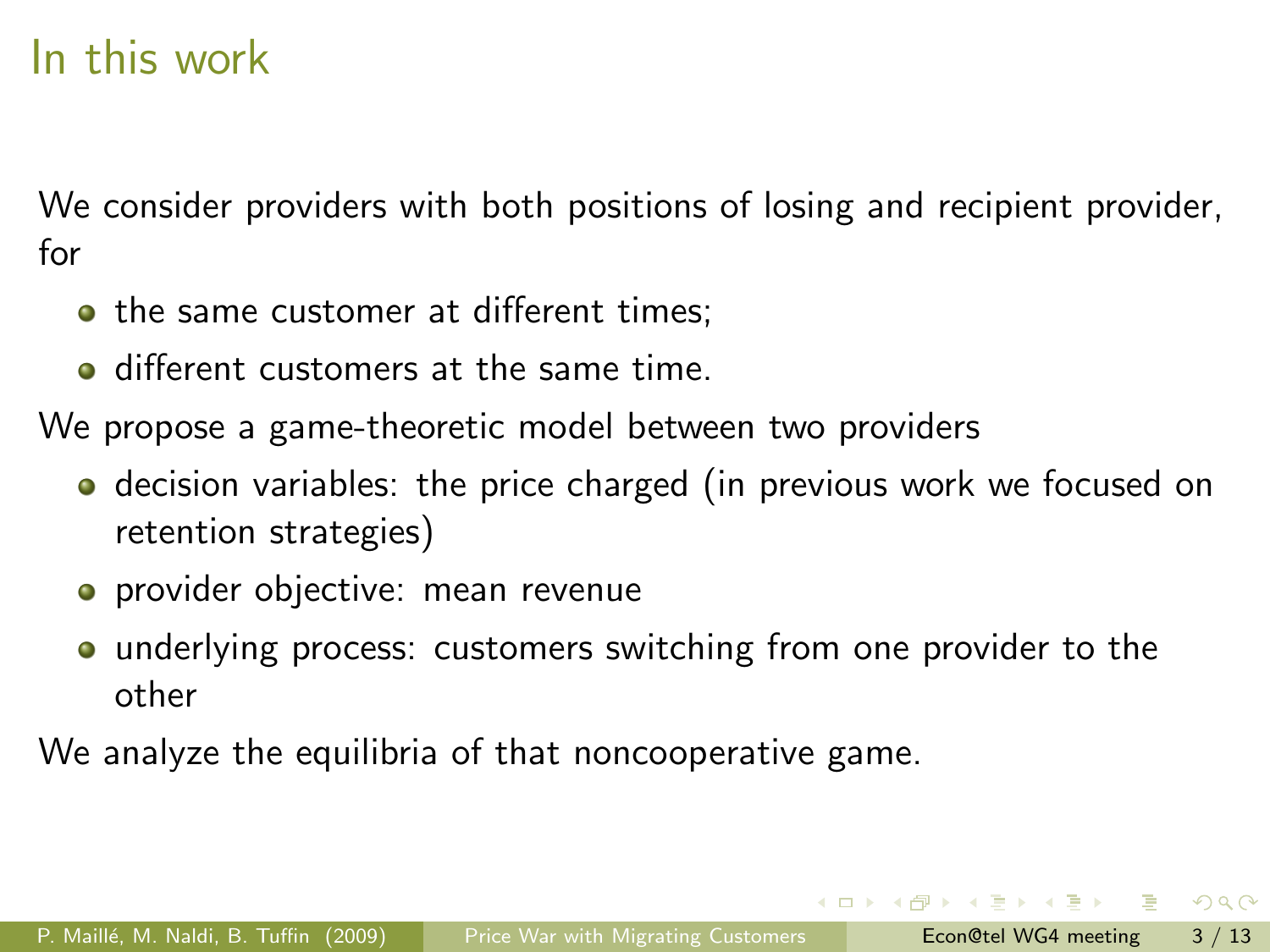P. Maillé, M. Naldi, B. Tuffin (2009) [Price War with Migrating Customers](#page-0-0) Econ@tel WG4 meeting 4 / 13

→ 君 > → 君 >

**4 ロト 4 何 ト** 

÷.

 $298$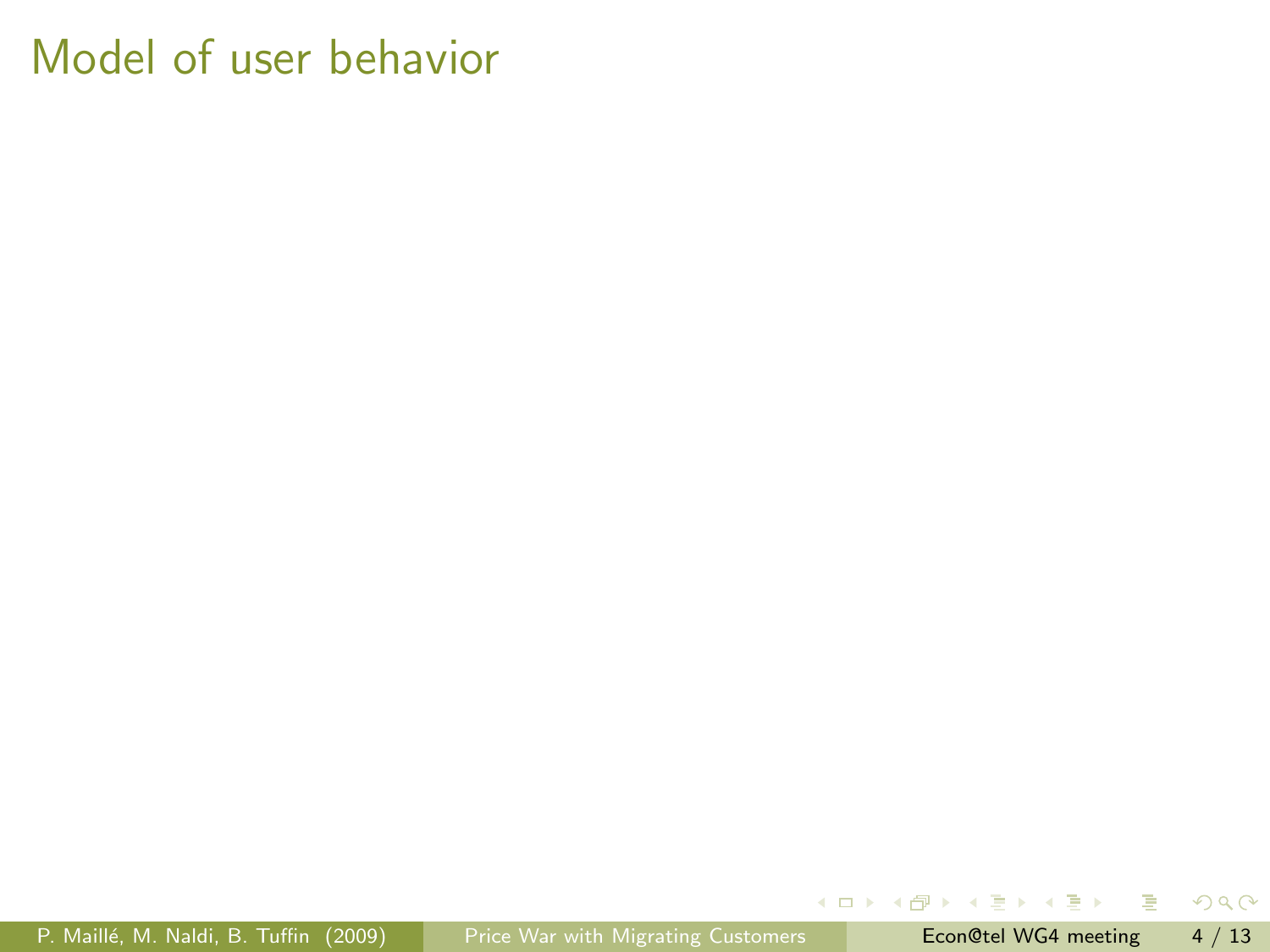User with provider 1



画

 $298$ 

ヨメ マヨメ

 $\sim$ 

**← ロ ▶ → イ 冊**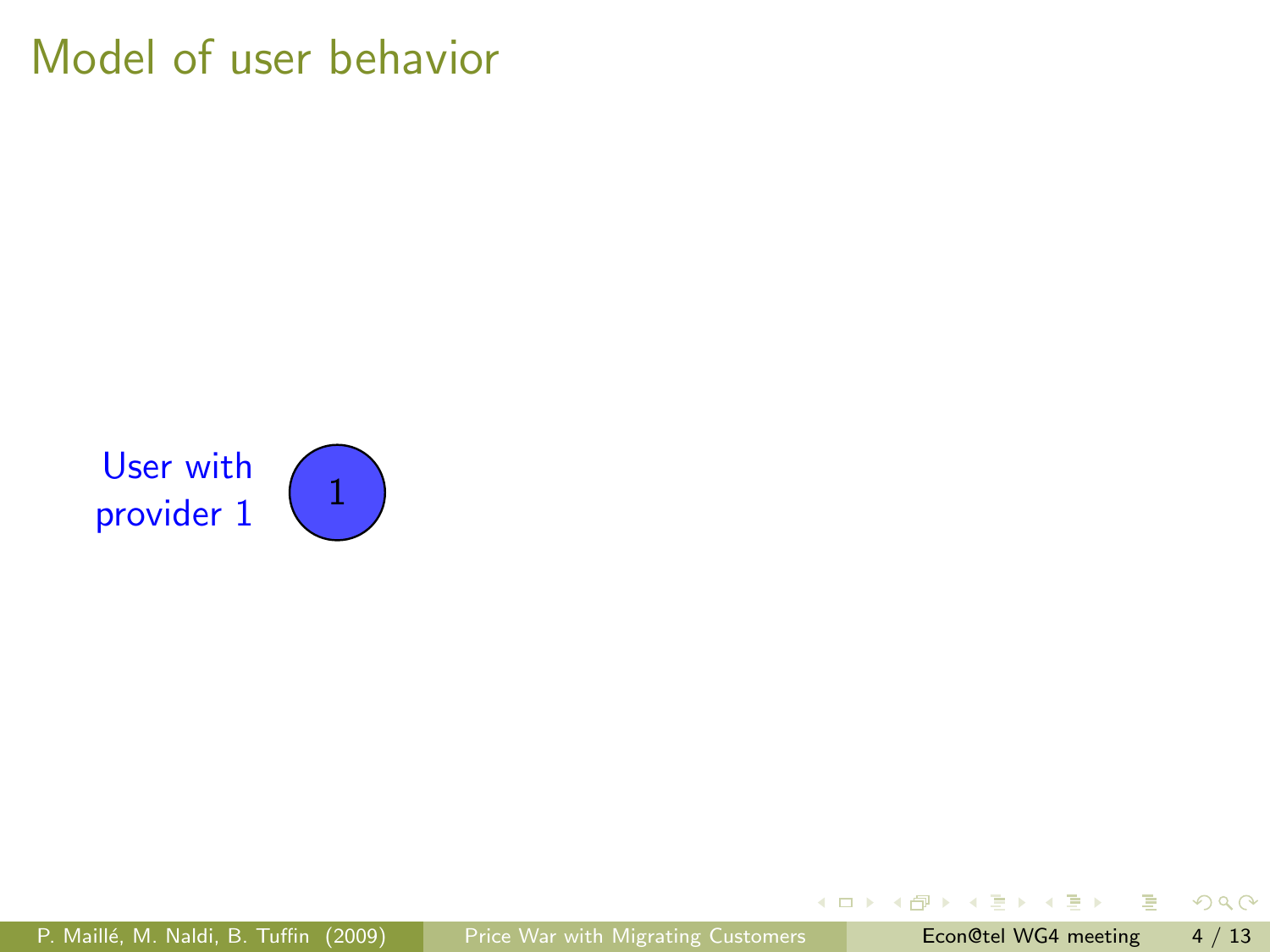

4日下

 $\mathcal{A}$  .

Þ  $\rightarrow$   $\equiv$   $\rightarrow$   $298$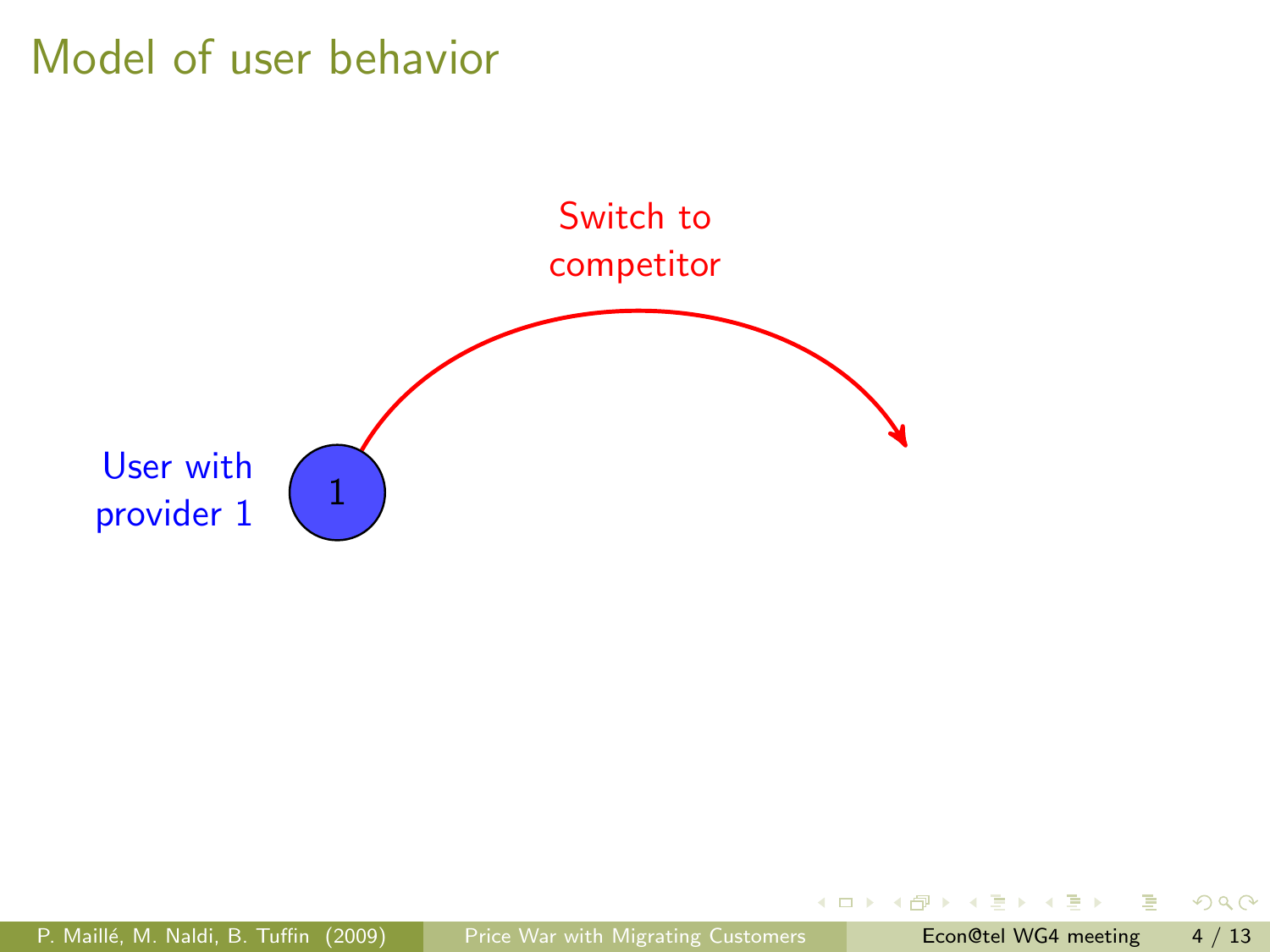

4日下

Ξ 一本 語 下  $298$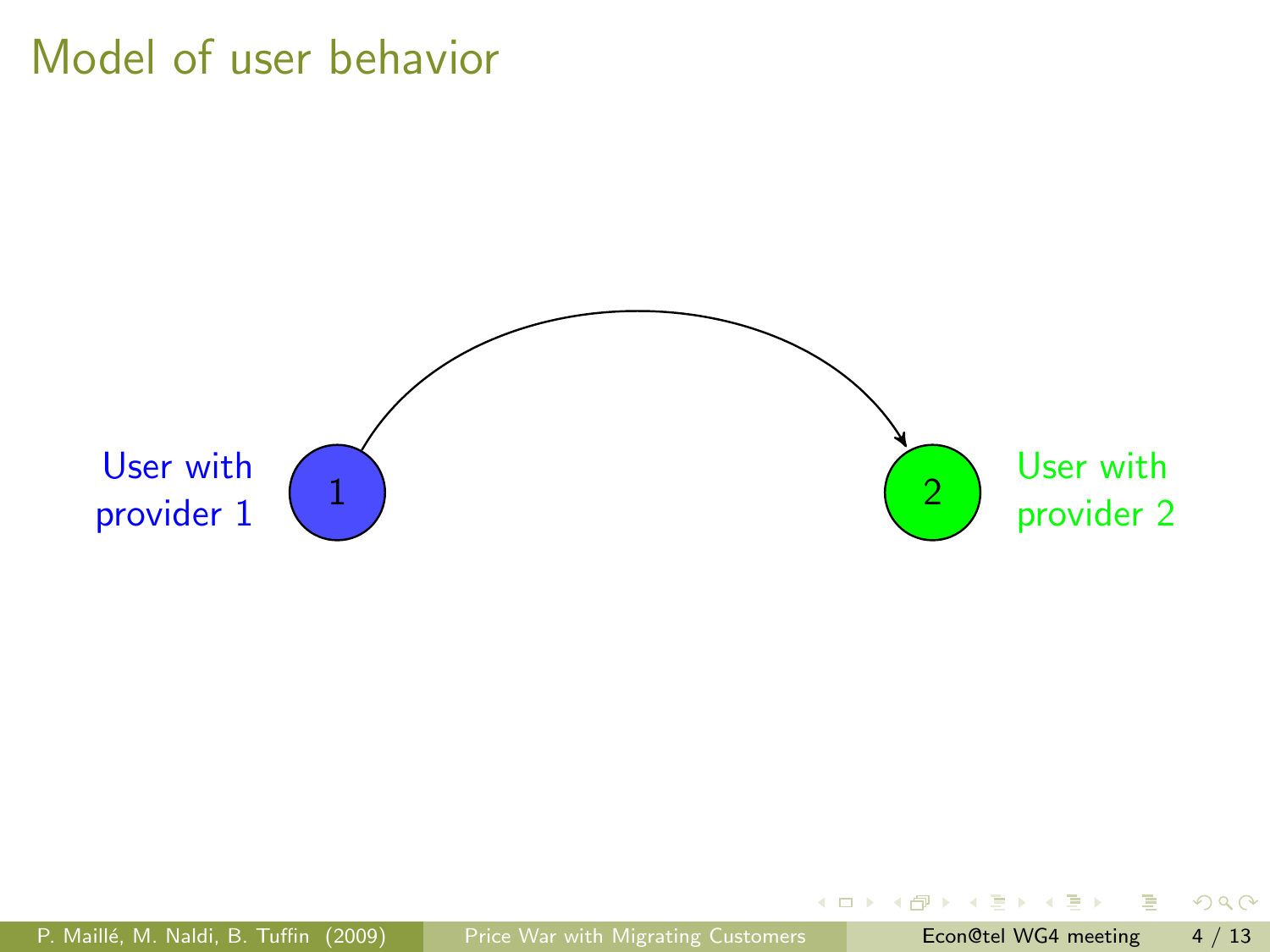

4日下

÷  $\sim$  $\rightarrow$   $\equiv$   $\rightarrow$   $298$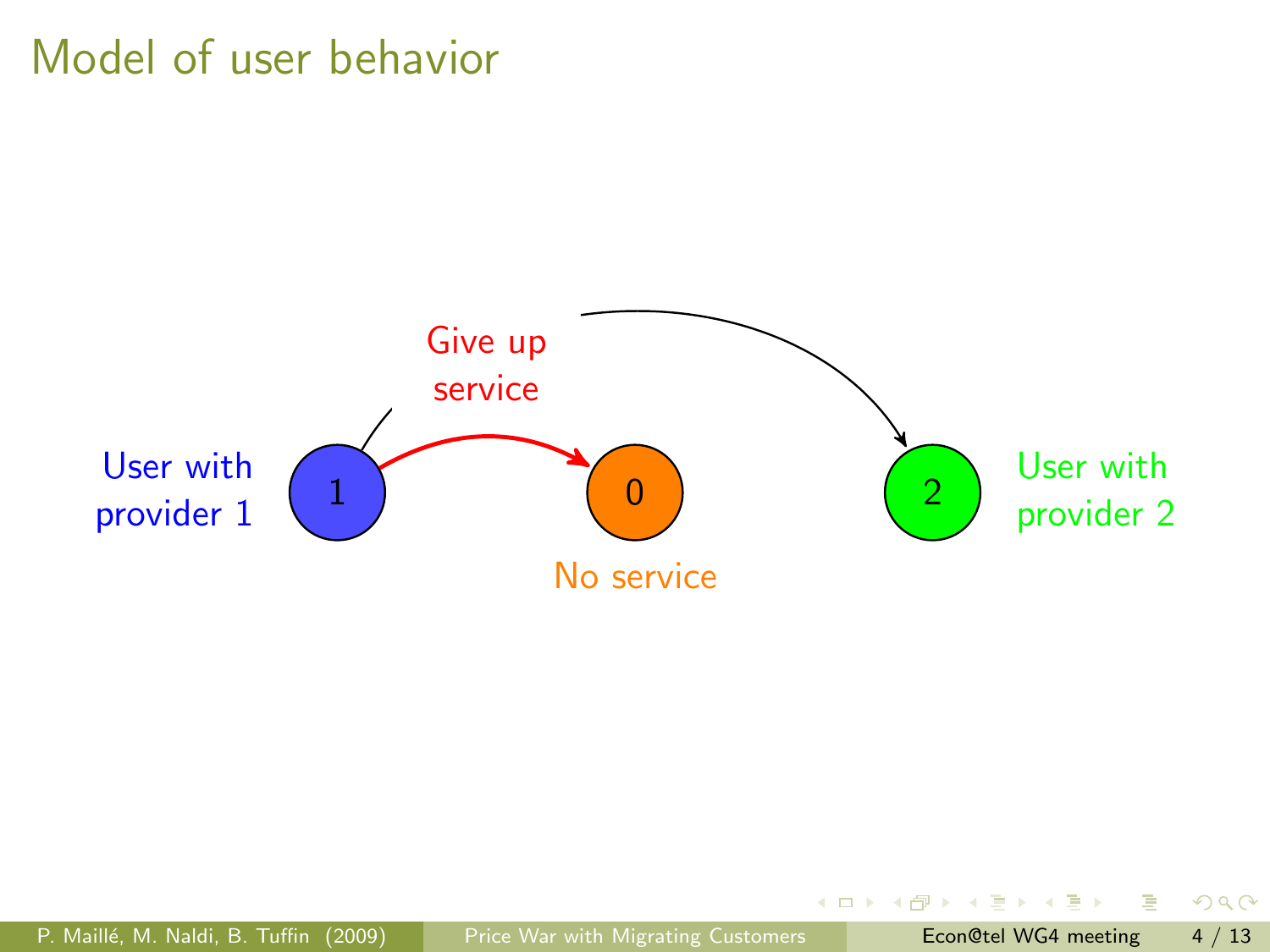

4日下

 $298$ 

э

一本 語 ()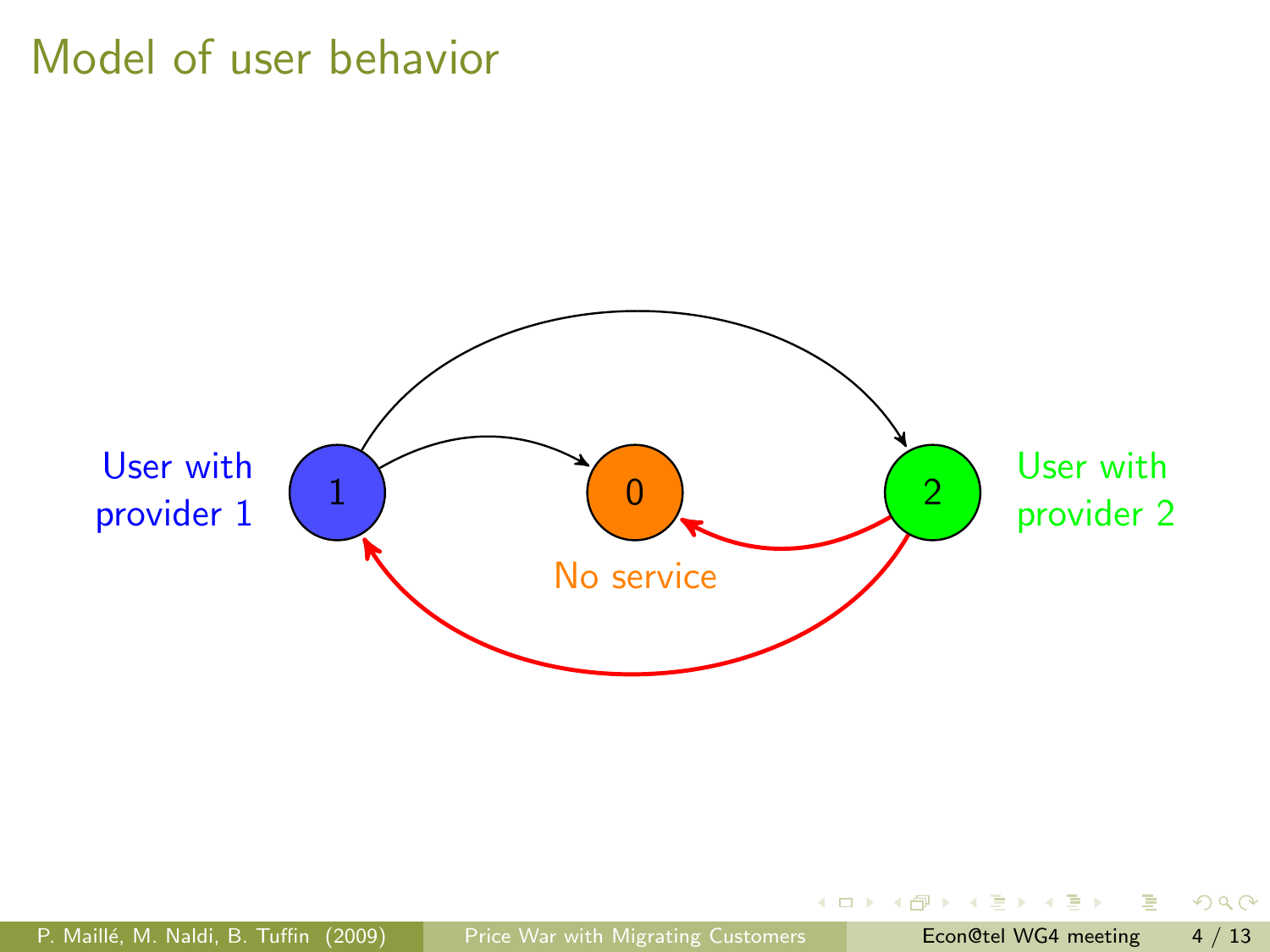

4日下

÷.  $\rightarrow$   $\rightarrow$   $\equiv$   $\rightarrow$ 

 $\sim$ 

 $298$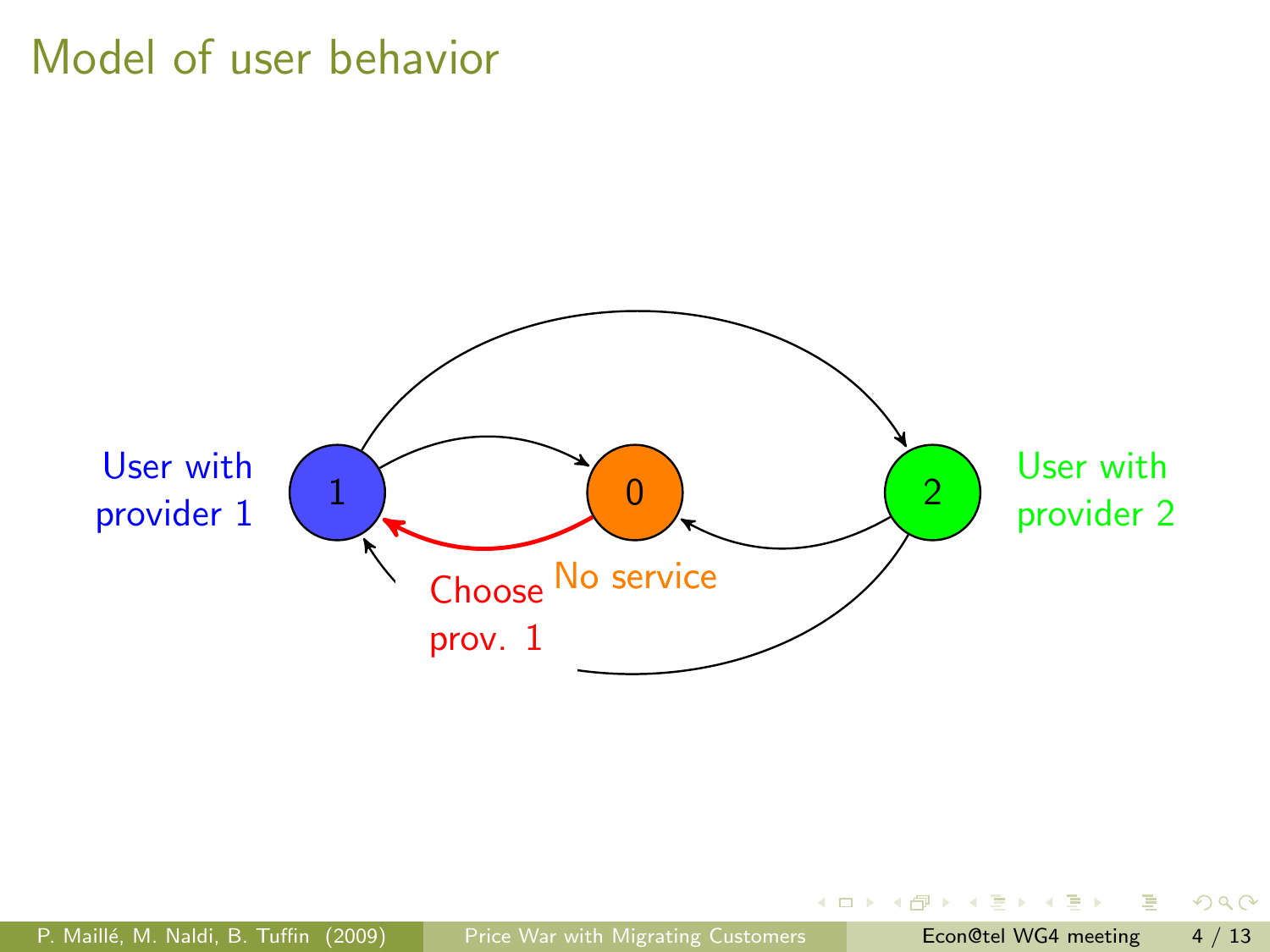

4日下

Ξ  $\triangleright$   $\rightarrow$   $\exists$   $\rightarrow$   $298$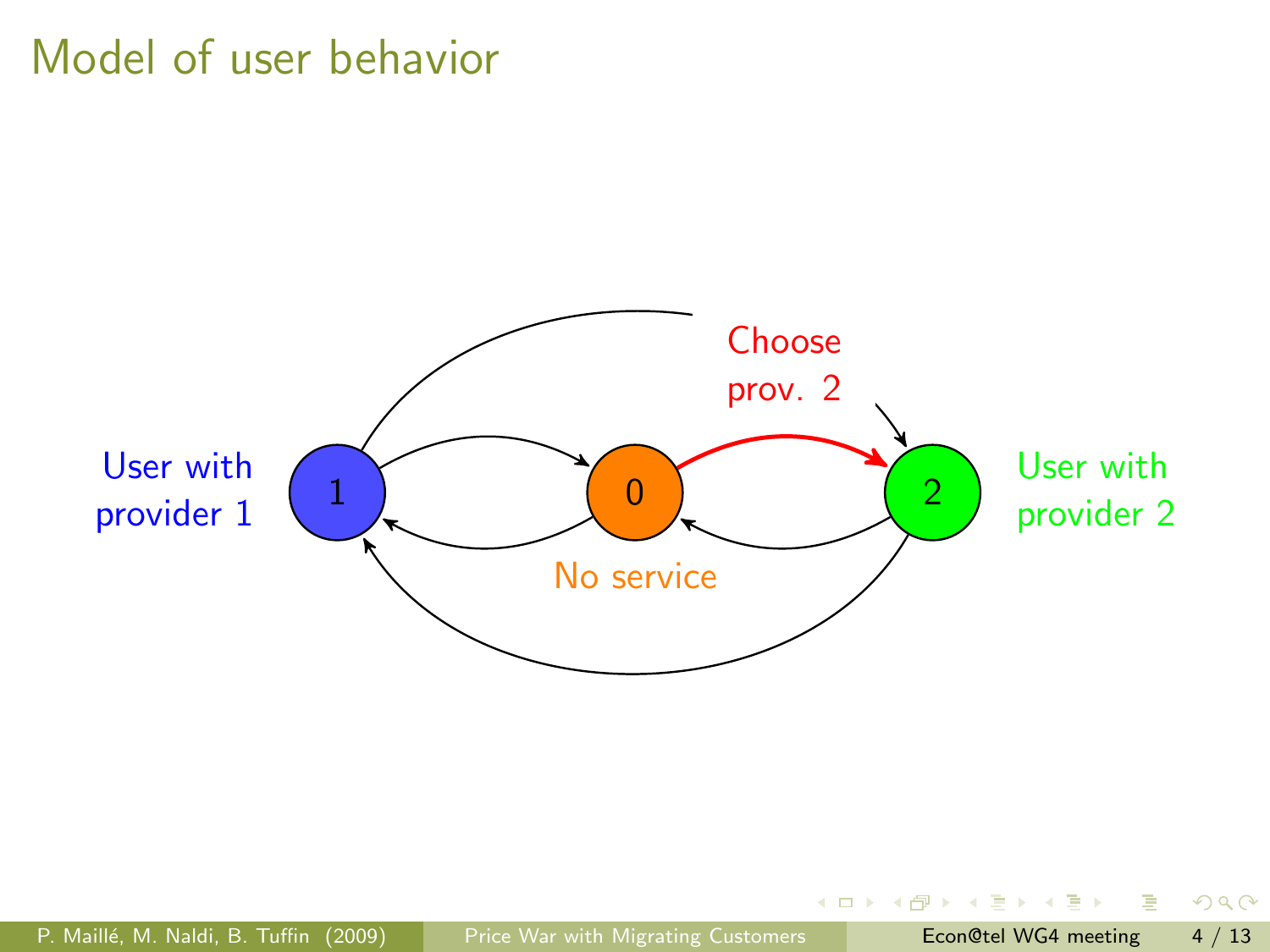

Transition rates are assumed to depend on prices.

 $2990$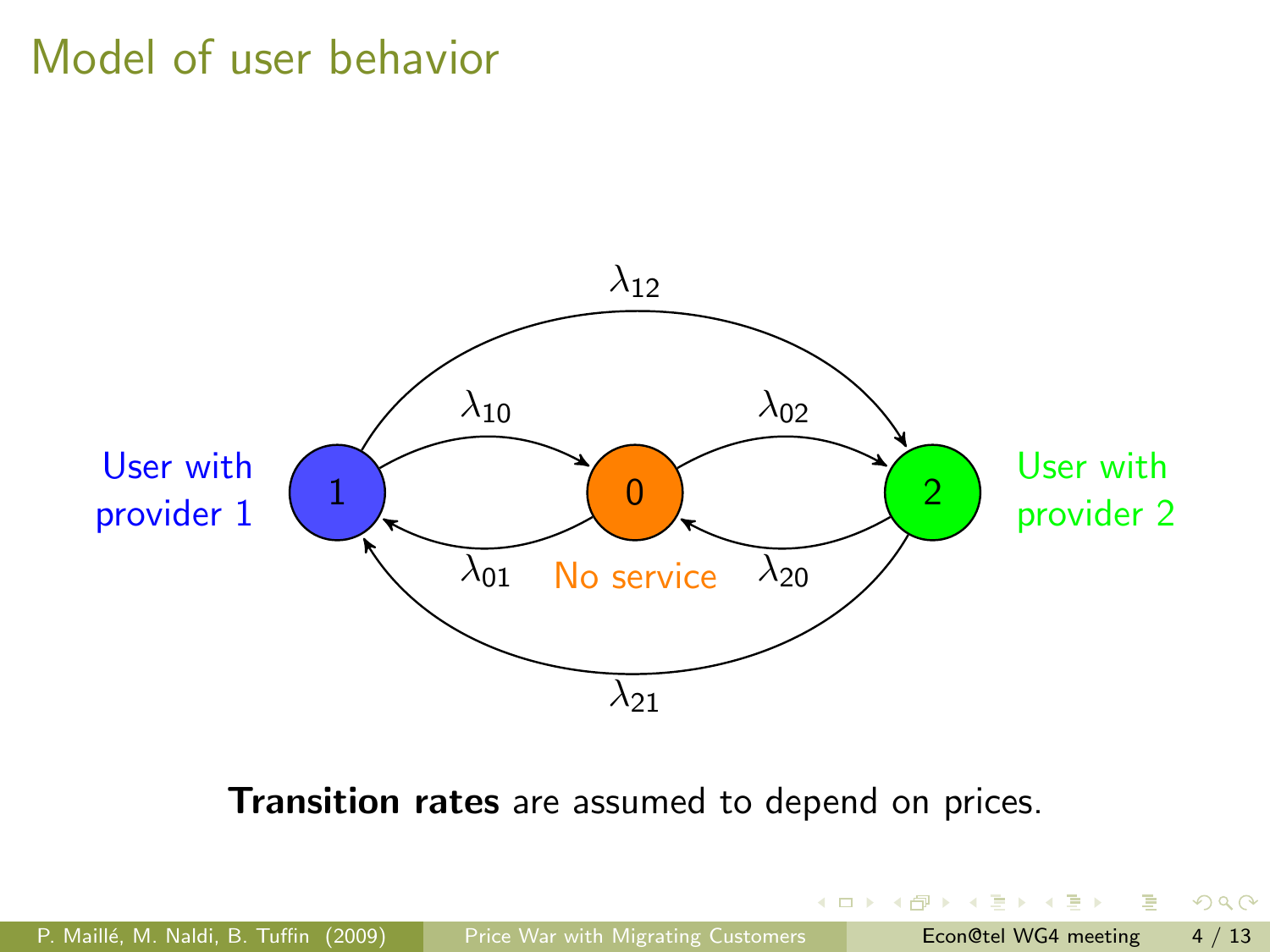We assume that

- the time before the customer wills to switch providers,
- the time before the customer gives up the service,
- the time before the customer chooses a new provider,

### are independent exponentially distributed random variables.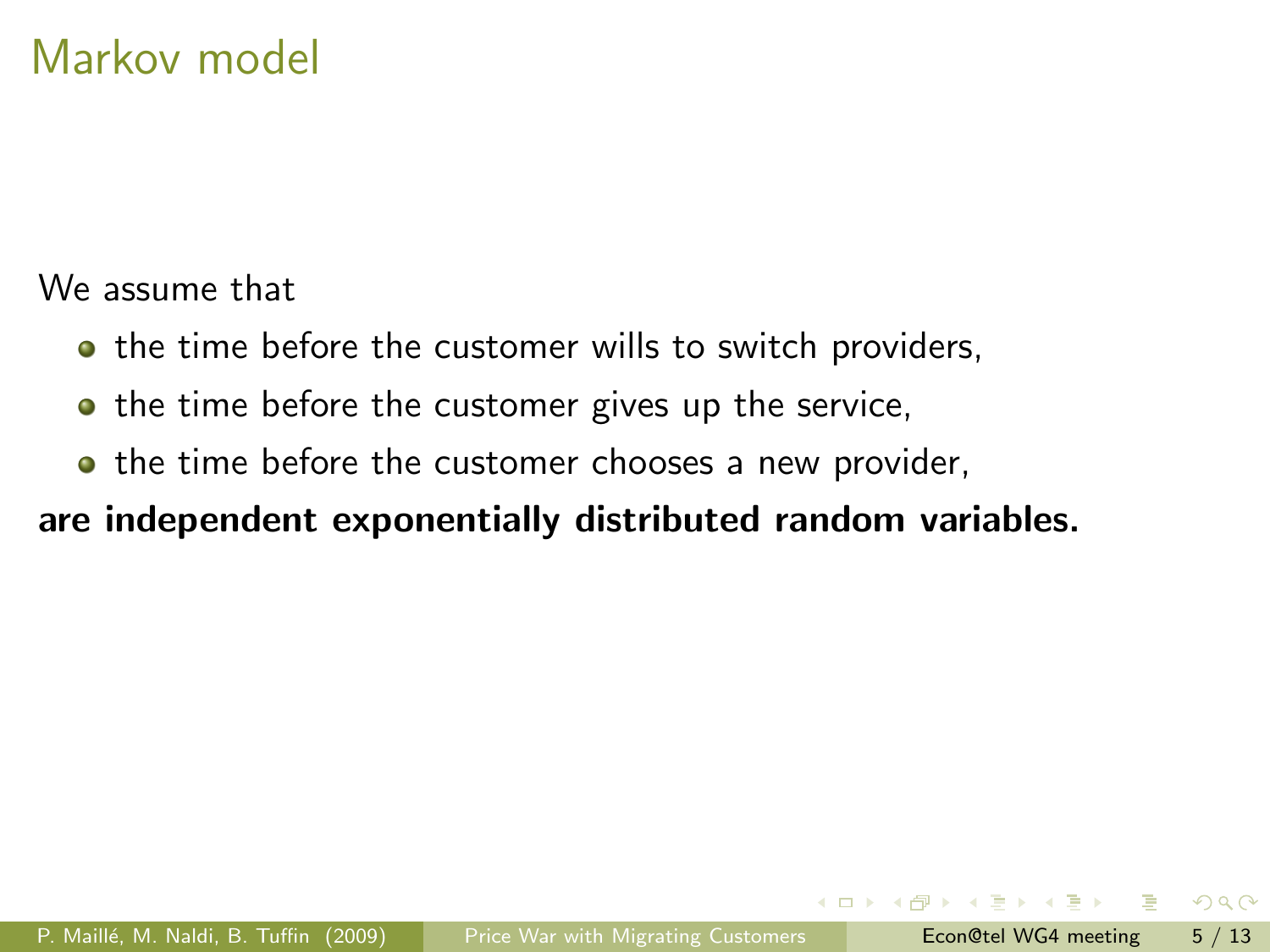We assume that

- **•** the time before the customer wills to switch providers,
- the time before the customer gives up the service,
- the time before the customer chooses a new provider,

are independent exponentially distributed random variables.

 $\Rightarrow$  The user behavior is then a **continuous-time Markov chain**.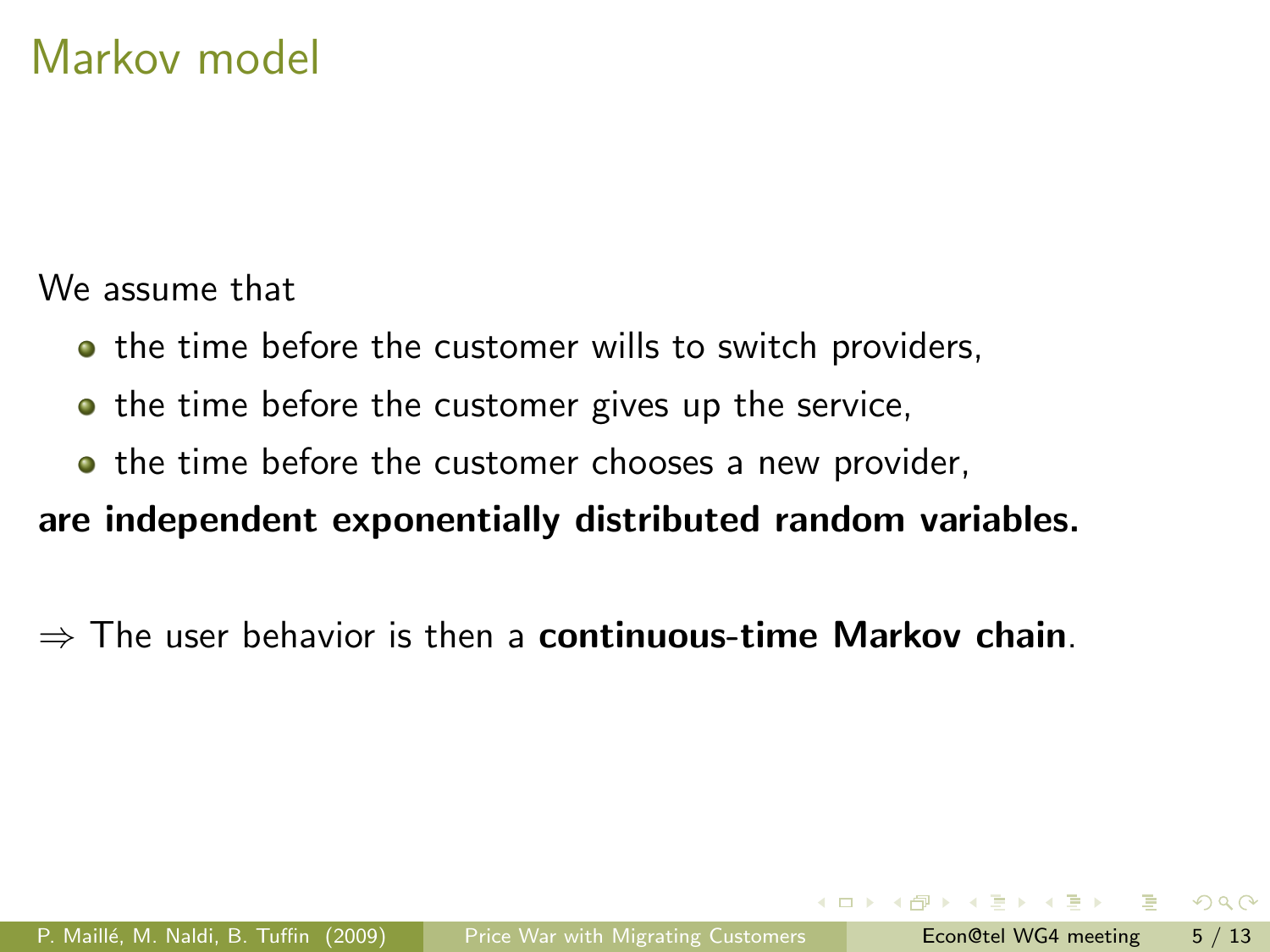# Mean revenue (utility) of providers

The process has some Steady-state probabilities.



 $R_1 = p_1 \pi_1$ ;  $R_2 = p_2 \pi_2$ 

4 A N

with  $p_i$  = price per unit time charged by provider *i*.

 $2990$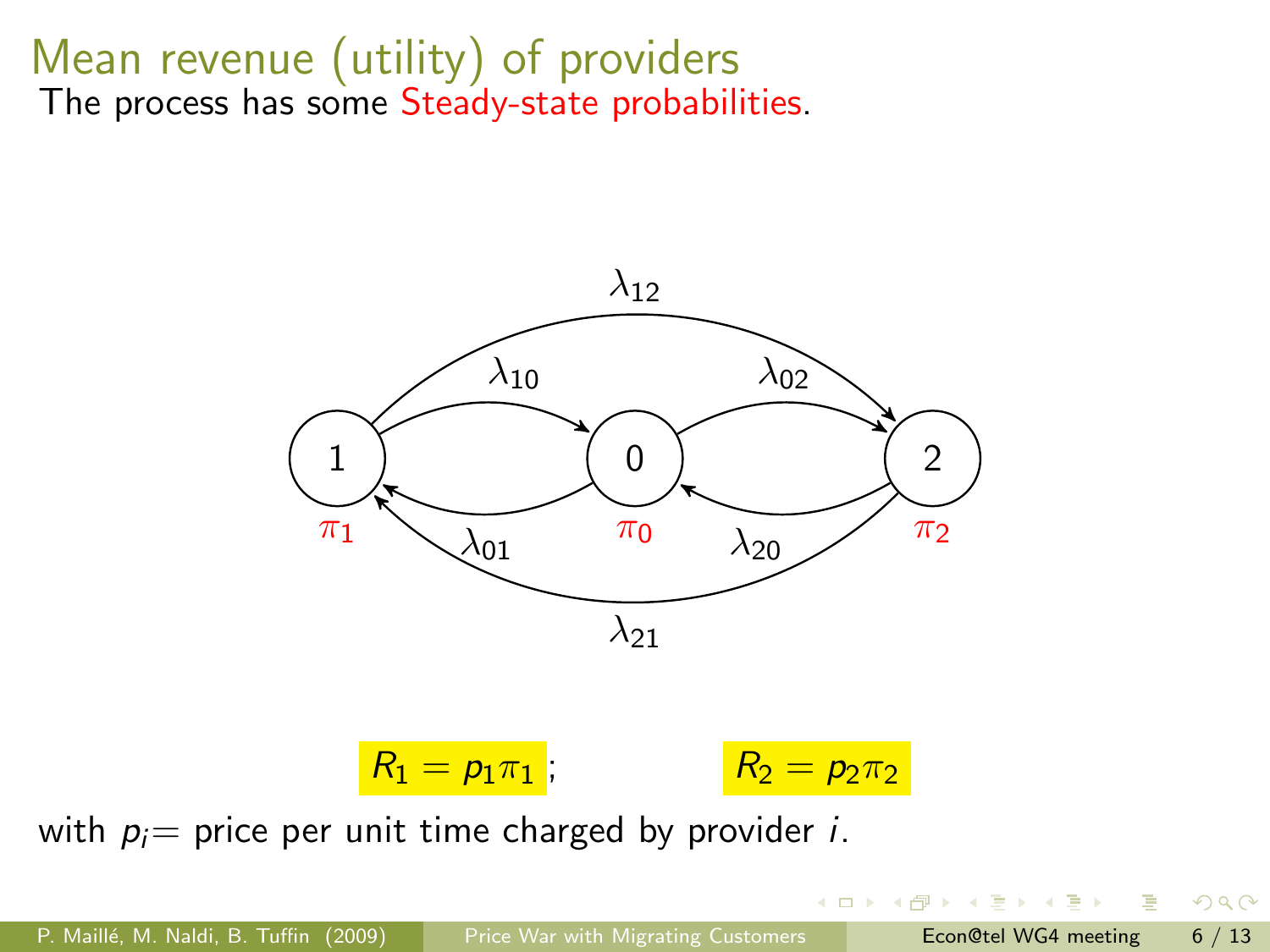# Game formulation

We associate a "price"  $p_0$  to state 0, corresponding to the cost of not having access to the service.

Transition rates are assumed to depend on prices

 $\Rightarrow$  to a price vector  $(p_1, p_2, p_0)$  corresponds a steady-state probability vector  $(\pi_1, \pi_2, \pi_0)$ , and provider revenues  $(R_1, R_2)$ .

 $\Rightarrow$  the utility of a provider depends not only on his price choice, but also on his competitor's choice.

Each provider will choose his strategy so as to maximize his own utility (revenue);

$$
R_1 = p_1 \pi_1
$$
  

$$
R_2 = p_2 \pi_2
$$

(ロ) (何) (ヨ) (ヨ) ヨー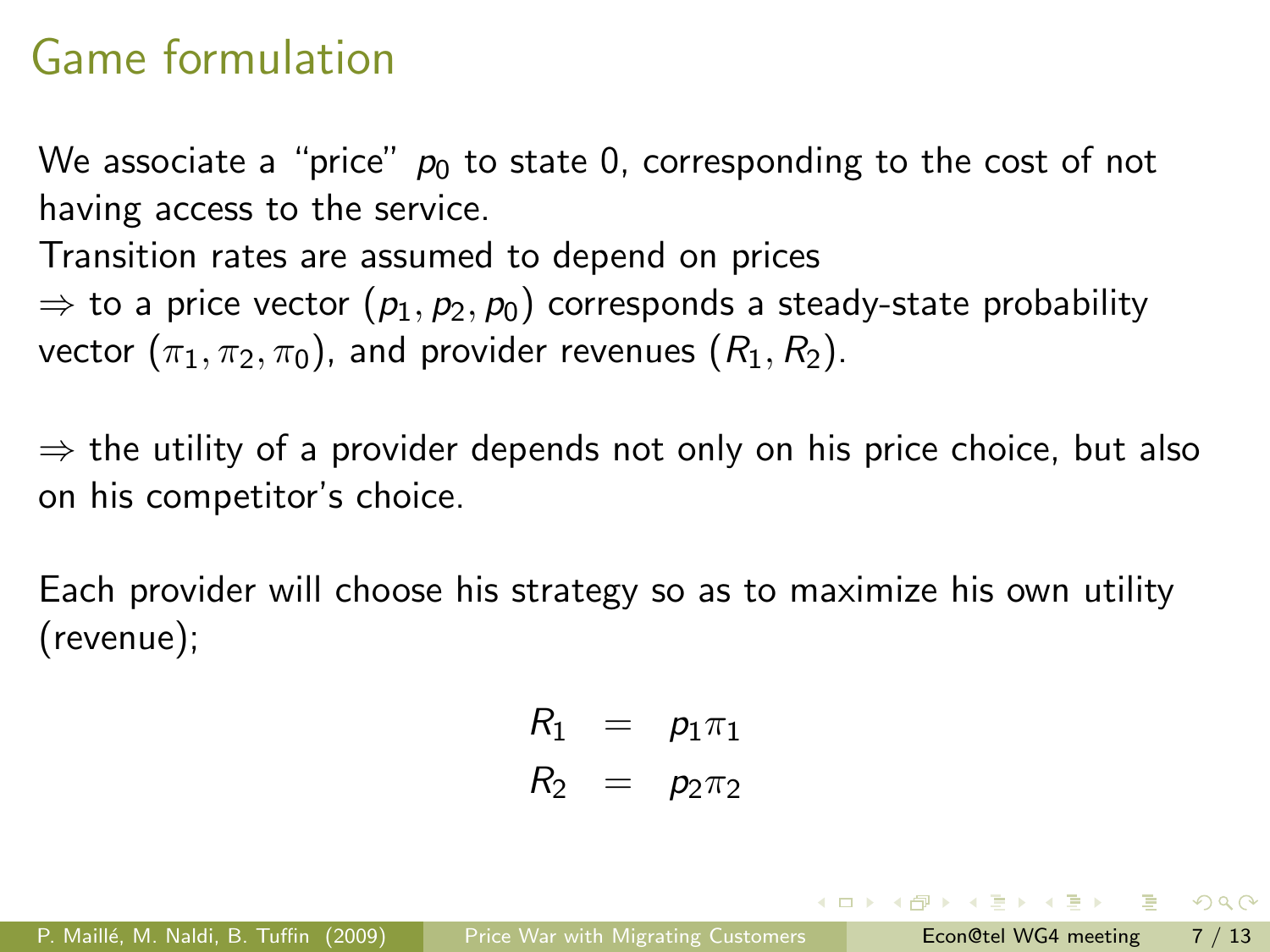## Numerical analysis

Following the literature, Kim & Yoon (2004), Kim et al. (2004), Qi et al. (2006) we take transition rates of the form

$$
\lambda_{ij}(p_i, p_j) = \frac{1}{\gamma_i} e^{\beta p_i/p_j}, \qquad (1)
$$

where

- the parameter  $\gamma_i$  introduces asymmetry among providers: it encompasses the reasons other than price (e.g., Quality of Service, reputation,  $\dots$ ), why a user should stay in state i.
- $\theta$  *β* represents the user price sensitivity

Default parameter values considered here:

$$
p_0=1, \beta=0.5, \gamma_1=\gamma_0=1, \gamma_2=2.
$$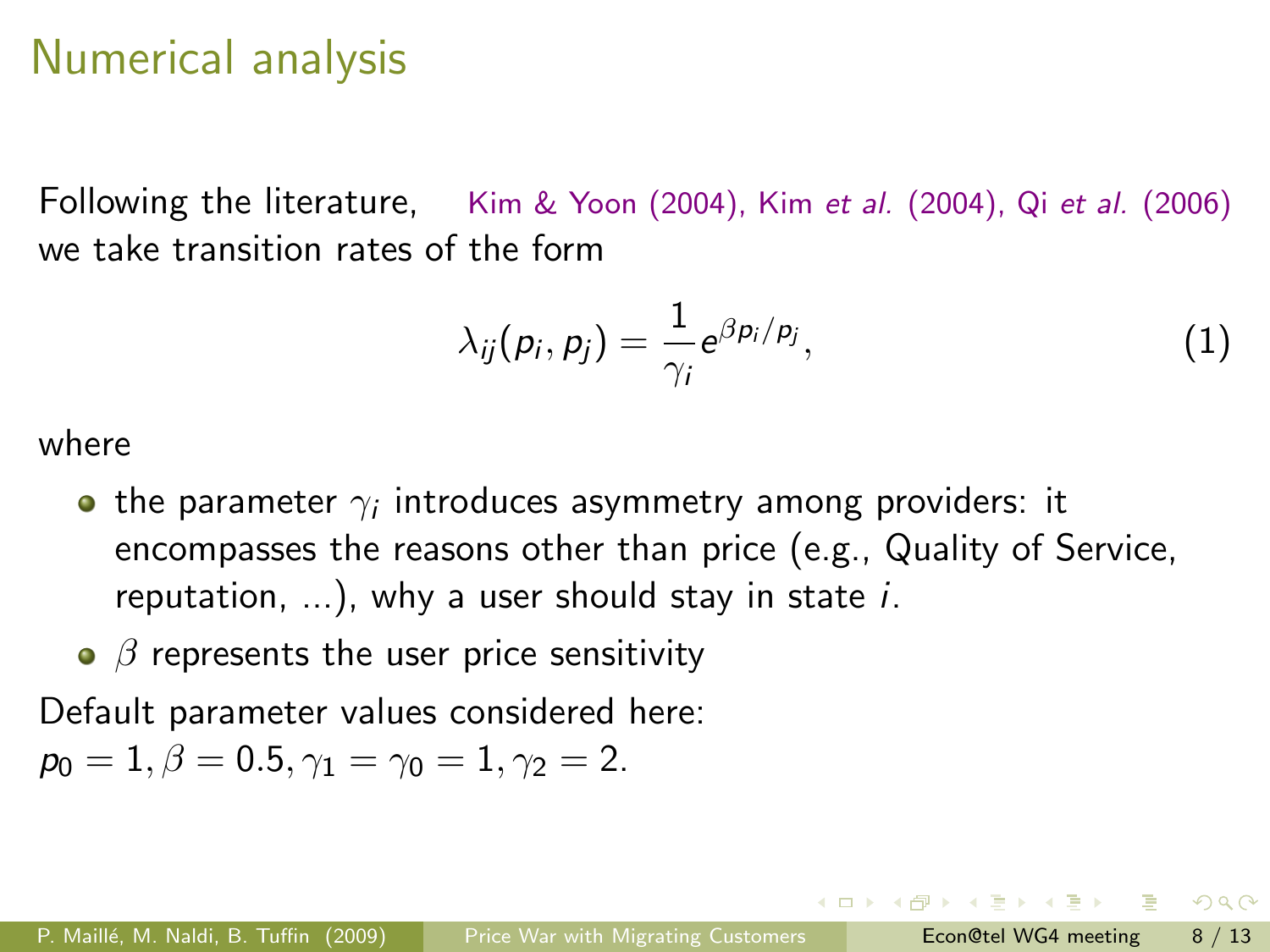## Provider best replies



For each price  $p_2$ , provider 1 has a revenue-maximizing price  $BR_1(p_2)$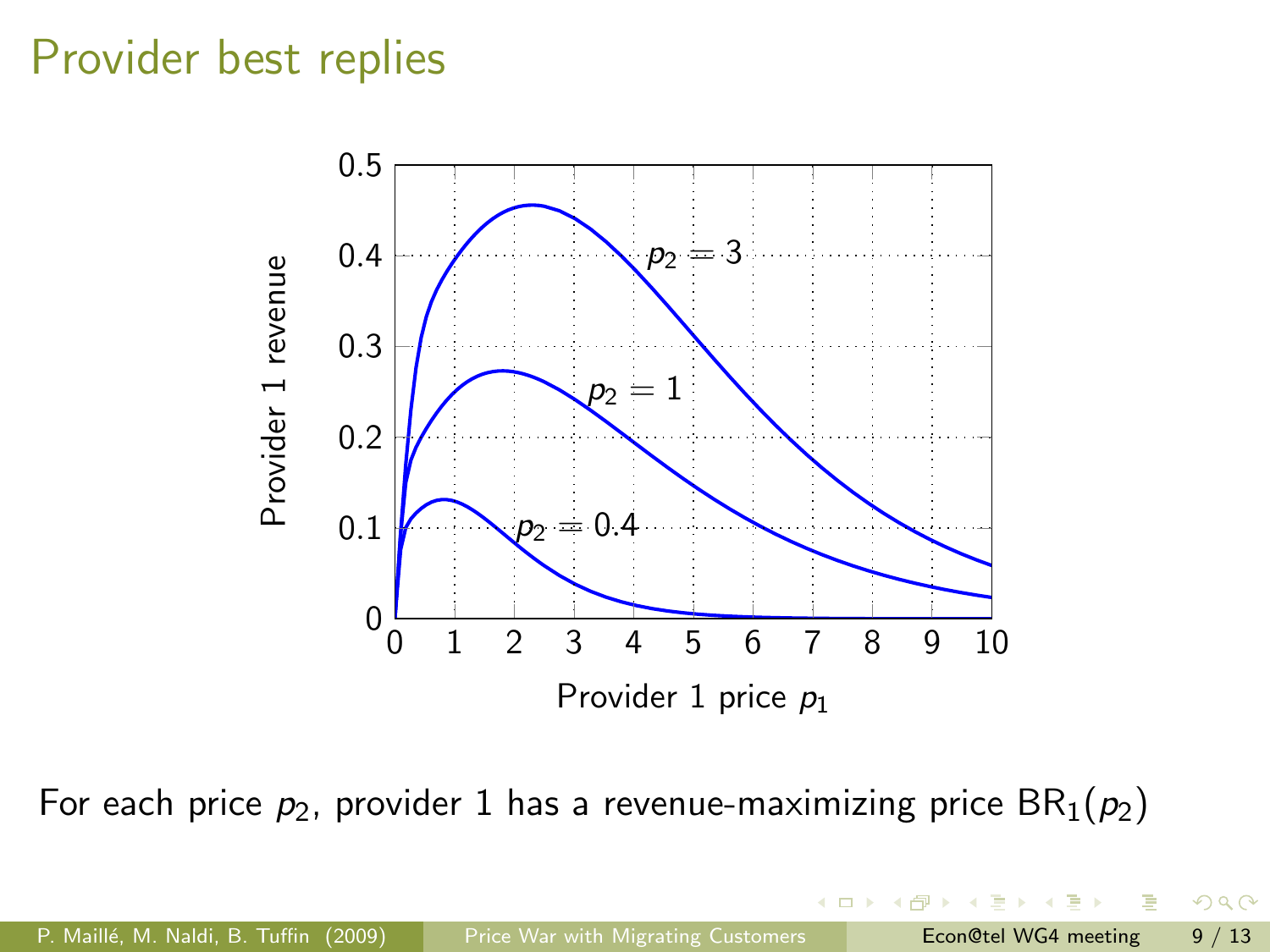## Provider best replies



Nash equilibrium: each provider plays his best reply to the price of the other.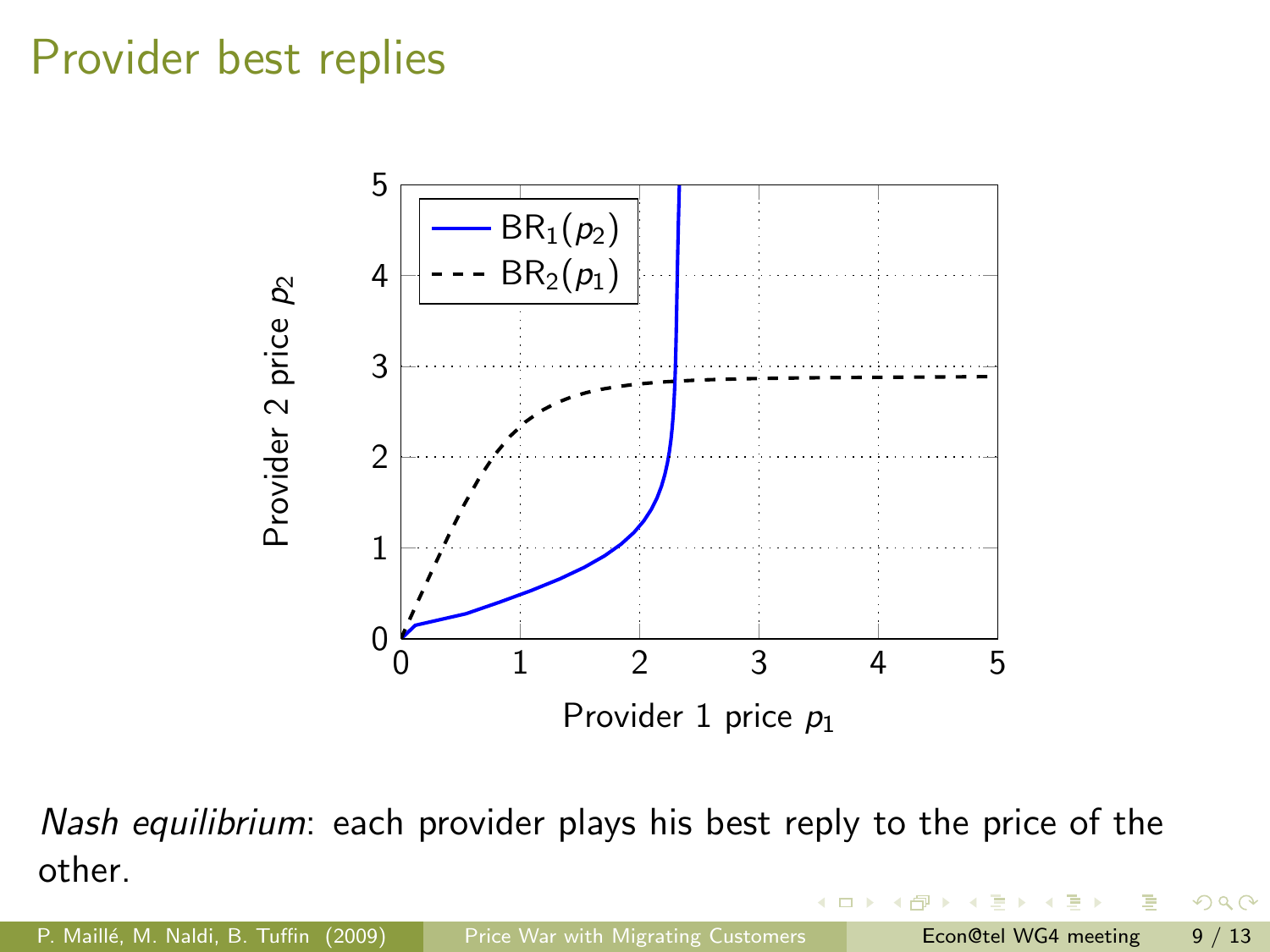Nash prices: effect of provider 2's "good reputation"



The high reputation provider has higher price, and the other one has to lower his price.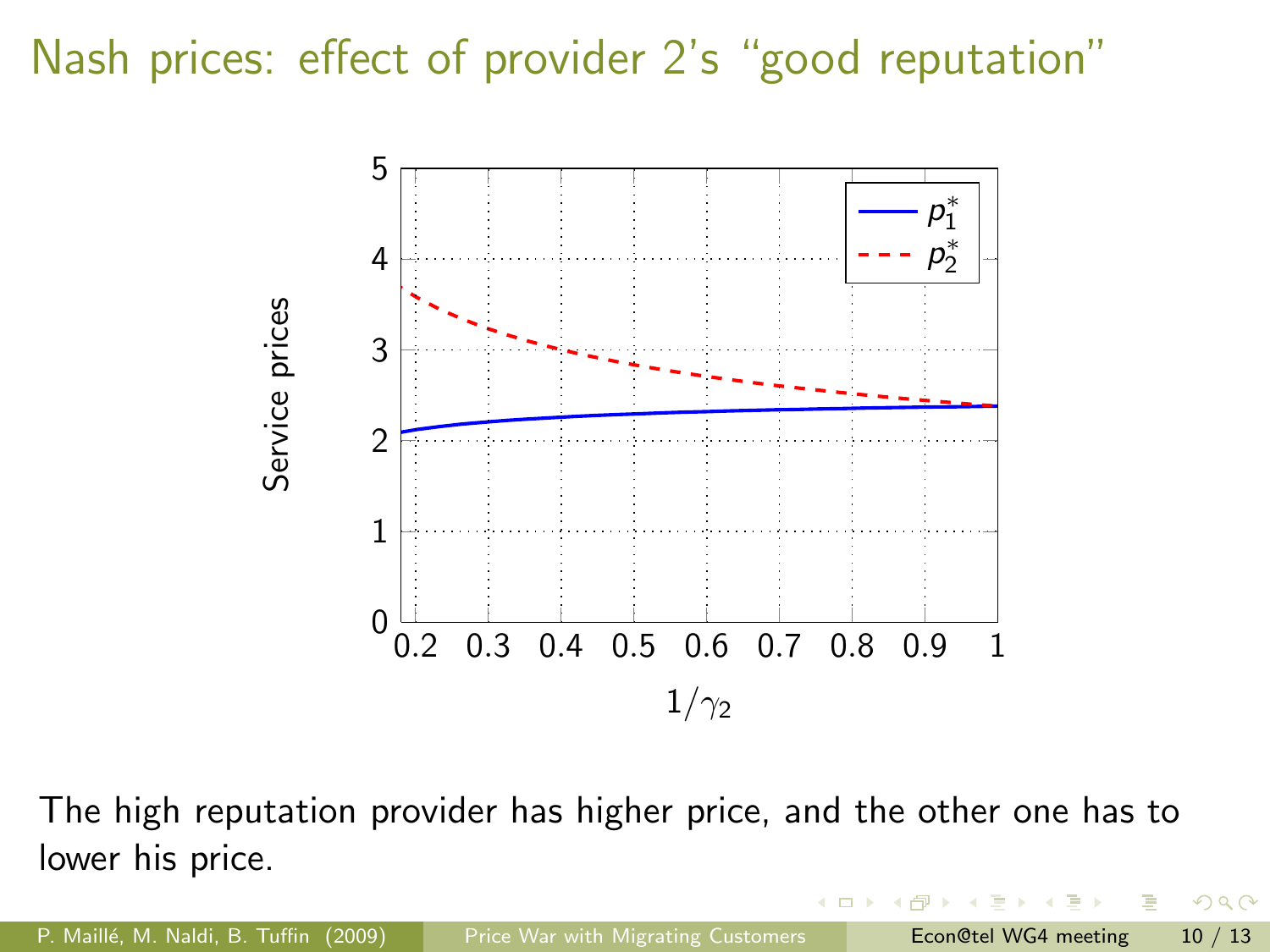# Effect of price sensitivity of users



### Nash equilibrium prices

P. Maillé, M. Naldi, B. Tuffin (2009) [Price War with Migrating Customers](#page-0-0) Econ@tel WG4 meeting 11 / 13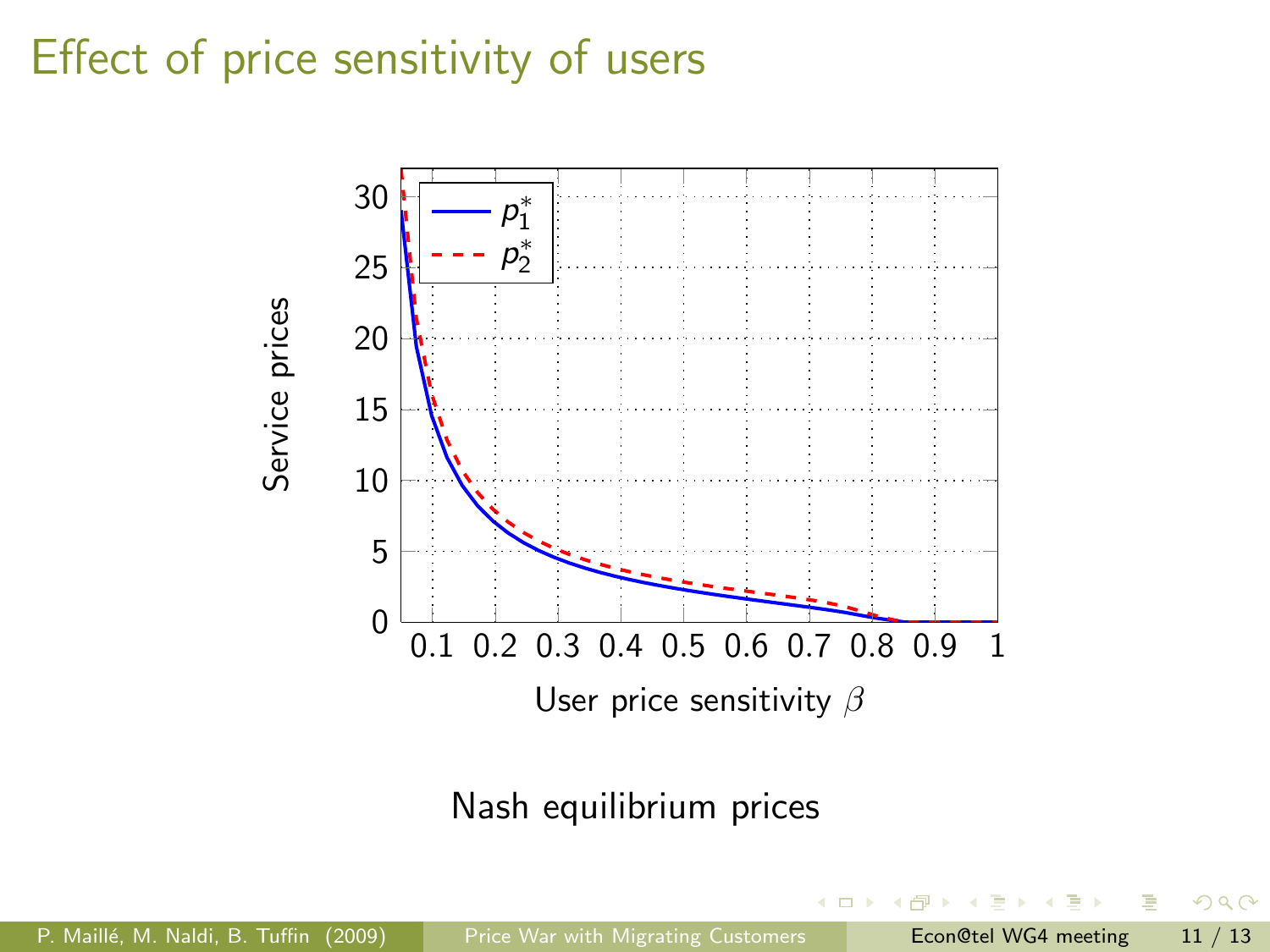# Effect of price sensitivity of users



#### Population repartition at equilibrium

P. Maillé, M. Naldi, B. Tuffin (2009) [Price War with Migrating Customers](#page-0-0) Econ@tel WG4 meeting 11 / 13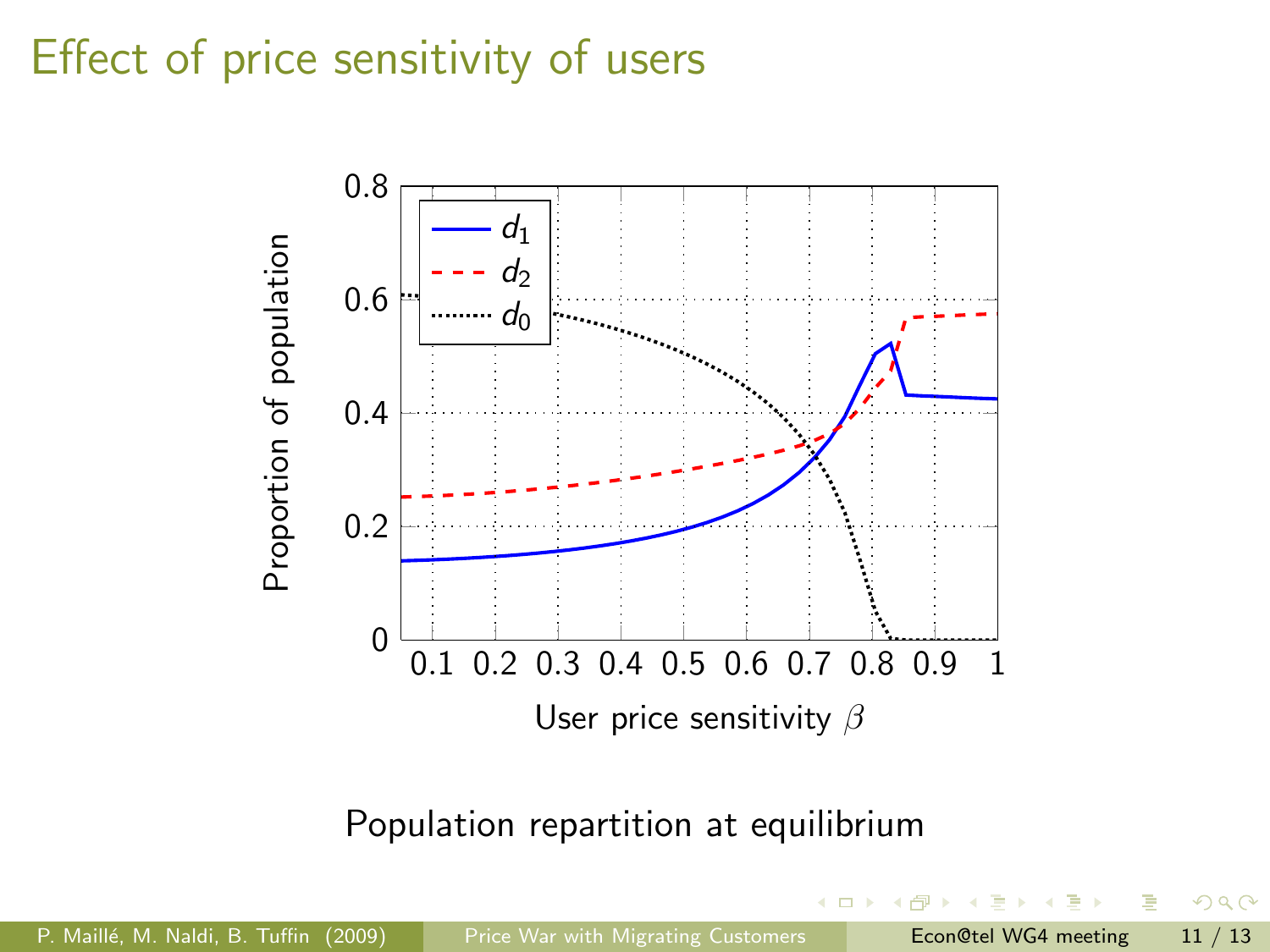Provider best replies: a "less nice" case



Two local maxima for some parameter values...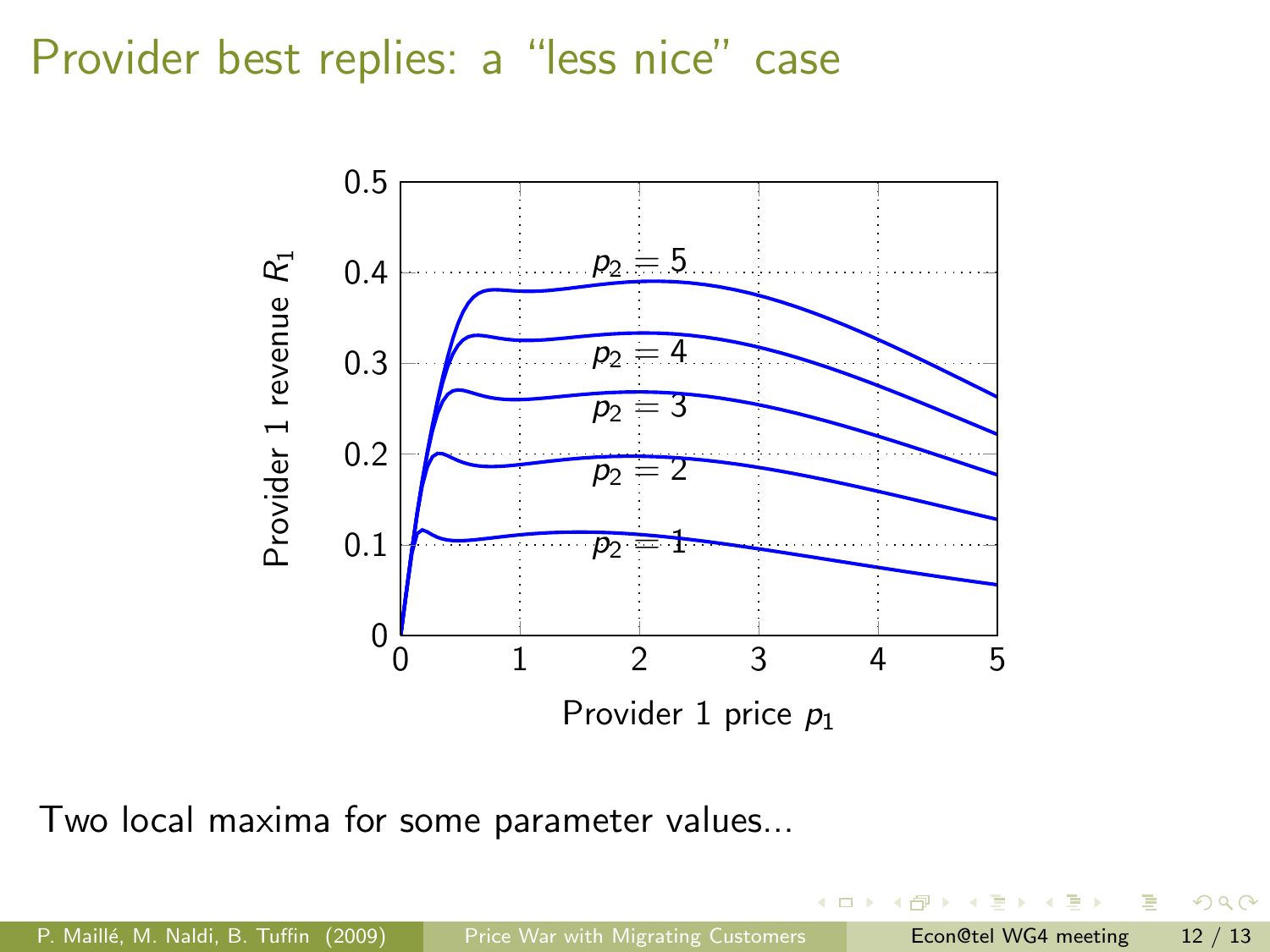### Provider best replies: a "less nice" case



 $\Rightarrow$  Discontinuities of the Nash equilibria.

 $290$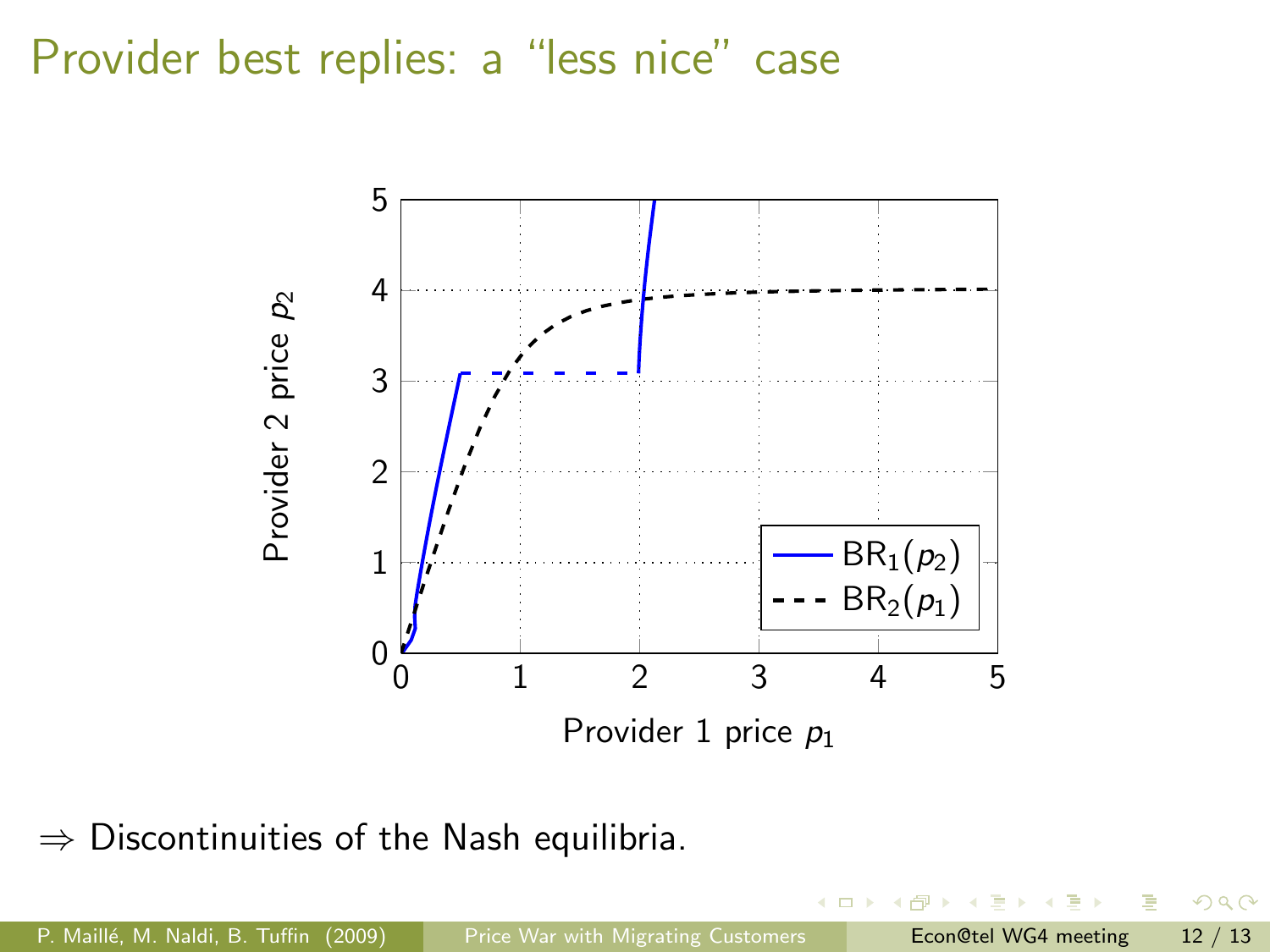# Conclusions and perspectives

A game-theoretic model to analyze competition among providers, taking into account the churn behavior of customers, and the effect of prices. The model could be much improved

- **•** add the retention policies studied separately in a previous work,
- **•** consider more realistic distributions of transition times,
- **•** consider not only the steady-state but also the transient phase of the population reaction to prices.